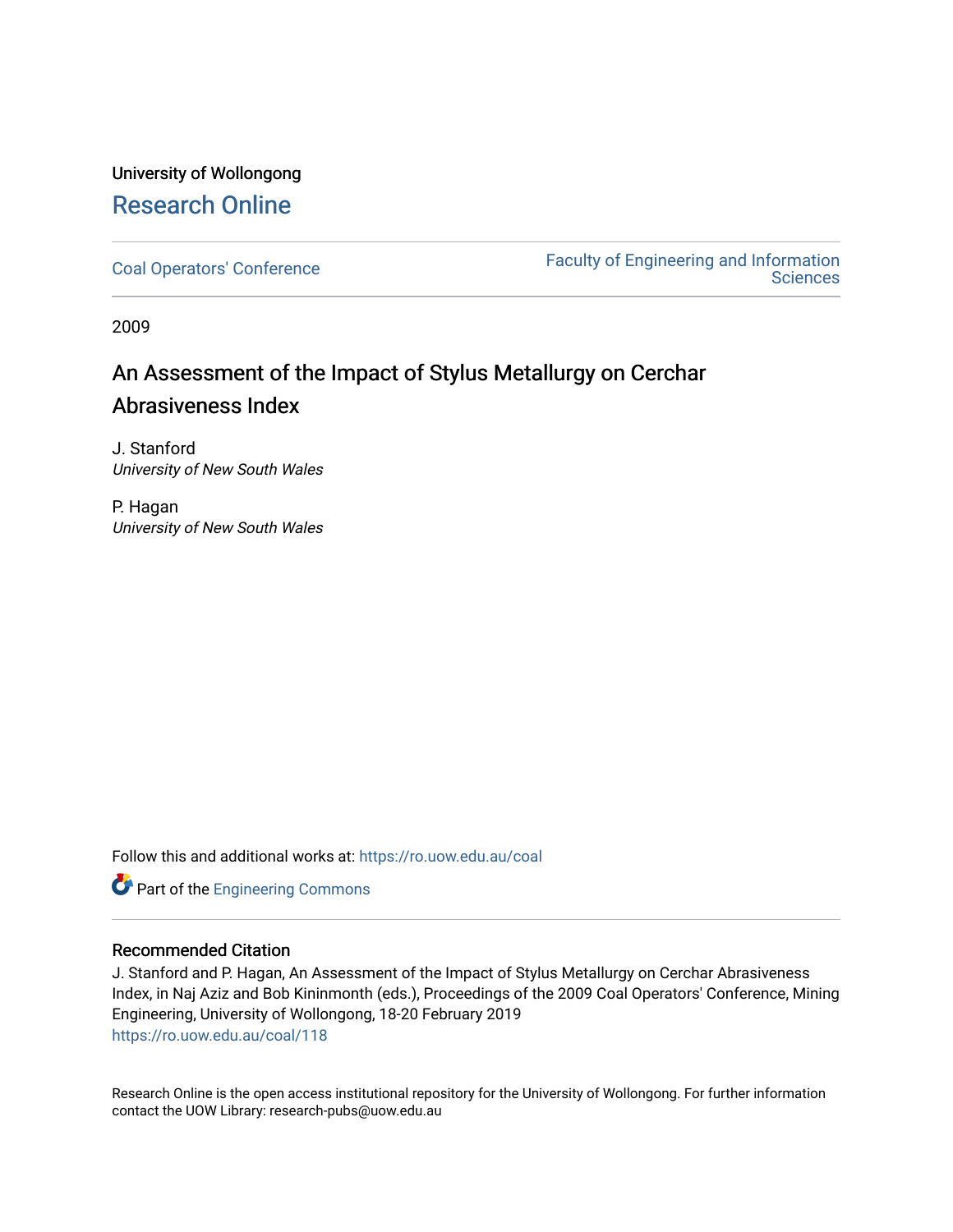# **AN ASSESSMENT OF THE IMPACT OF STYLUS METALLURGY ON CERCHAR ABRASIVENESS INDEX**

# **Julian Stanford***<sup>1</sup>*  **and Paul Hagan1**

*ABSTRACT:* The Cerchar test is increasingly being used as a method to assess the abrasivity of rock in drilling and machine mining applications. A study was undertaken to determine the effect of changes in the metallurgy of the steel styli that is used in the test procedure on the Cerchar Abrasiveness Index (CAI) value. The study involved testing seven different metal types heat treated to the same hardness level and one steel type at nine different hardness levels.

The study found there was little change in the CAI value with different steel types however hardness of the steel styli was found to affect the CAI value. CAI varied inversely with hardness of the steel styli.

# **INTRODUCTION**

From the time of its earliest development in the mid 1960s, the Cerchar Abrasiveness Index (CAI) test has gained increasing popularity as a means of assessing the abrasivity of rock. This is in part due to it being a simple, fast and effective method of measuring and comparing the abrasivity of different rock samples (Michalakopoulos *et al,* 2006). The test has found common use within the mining and tunnelling industries to estimate wear rates and cost of equipment replacement. Indeed, the Cerchar test is now considered by some as one of the 'standard' parameters for hardrock classification (Plinninger, Kasling and Thuro, 2004).

Over the years, the Cerchar test has been subject to significant study especially with respect to what effect test conditions and the geotechnical properties of rock might influence test results (Suana and Peters, 1982; Al-Ameen and Waller, 1994). One test parameter that has been subject to some debate is the metallurgy of the steel stylus (sometimes referred to as the 'pin' or 'needle') used in the Cerchar test, particularly with respect to its hardness. Currently there is no one standard that has been unanimously adopted and variants to the test continue to be used making comparison of results somewhat tenuous. Indeed, classifying results according to CAI might be misleading without knowing the precise specifications of the stylus used in the test.

This paper presents the results of a study that examined the effect of material properties and composition of the steel stylus on CAI test results. In particular, the study examined metal grade of the steel and its hardness.

# **THE CERCHAR TEST**

The Cerchar test, and associated CAI, was developed at the Laboratoire du Centre d'Études et Recherches des Charbonnages de France (CERCHAR). The test was developed at a time of increasing mechanisation in the coal mining and tunnelling industries and with it a need to estimate likely production rates and operating cost in different rock conditions with different scales and type of equipment. A method of determining the abrasivity of rock is one important parameter needed in this estimation.

The importance of abrasivity is that it is directly related to the degree of wear that mining, tunnelling and drilling equipment such as roadheaders, longwall shearers and continuous miners is subjected (West, 1989; Atkinson, 1993).

The Cerchar test, for which a schematic of the apparatus is shown in Figure 1, involves scratching a steel stylus (annotated as Item 5 in Figure 1) under an applied static load of 70 N (Item 6), 10 millimetres across a rock surface that is held in place by a clamp (Item 1). Before each test, the tip of the stylus is sharpened to achieve a conical tip angle of 90°. Usually the test on each rock sample is

 $\overline{a}$ <sup>1</sup> *The University of New South Wales (UNSW), Sydney*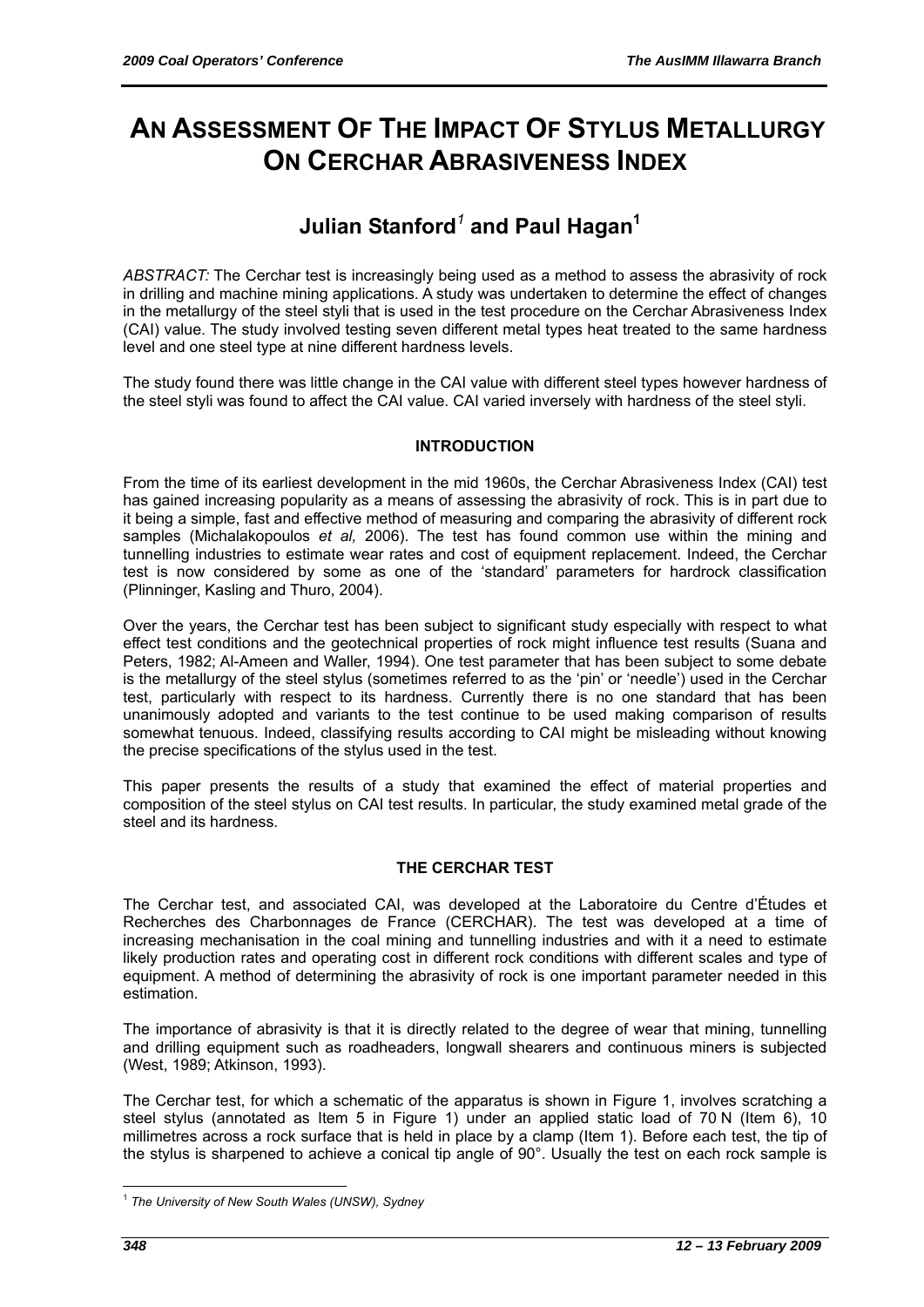repeated between three and six times, each time with a sharpened stylus. The length of the resulting wear flat on the stylus is measured under a microscope. The length is converted on the basis that a 0.1 mm wear flat equates to 1 CAI unit and the average of the replications is calculated and reported. The CAI value ranges in magnitude between zero and seven.



**Figure 1 - Cerchar apparatus (after West, 1989)** 

The meaning attached to the value of CAI in terms of the degree of severity of abrasivity is summarised in Table 1.

| CAI value   | Category                        | Category                            |  |  |
|-------------|---------------------------------|-------------------------------------|--|--|
|             | (after CERCHAR, 1986)           | (after Michalakopoulos et al, 2006) |  |  |
| $0.3 - 0.5$ | Not Very Abrasive               | Very Low Abrasiveness               |  |  |
| $0.5 - 1.0$ | <b>Slightly Abrasive</b>        | Low Abrasiveness                    |  |  |
| $1.0 - 2.0$ | Medium Abrasiveness to Abrasive | <b>Medium Abrasiveness</b>          |  |  |
| $2.0 - 4.0$ | Very Abrasive                   | <b>High Abrasiveness</b>            |  |  |
| $4.0 - 6.0$ | <b>Extremely Abrasive</b>       | <b>Extreme Abrasiveness</b>         |  |  |
| $6.0 - 7.0$ | Quartzitic                      | $\overline{\phantom{0}}$            |  |  |

## **Table 1 - Criteria for the Cerchar Abrasiveness Index**

# **STEEL STYLI METALLURGY**

While the geometry of the steel stylus and the testing procedure are well documented and accepted, specifications of the steel stylus are not. CERCHAR (1986) specified a steel strength equivalent to an Ultimate Tensile Strength (UTS) of 2000 MPa. It is assumed that the criteria presented in Table 1 reflect this property of the steel stylus. West (1989) claimed, however, that steel treated to a Rockwell C Hardness (HRC) number of 40 gave the most representative results with respect to CAI, despite 2000 MPa reflecting a much higher steel hardness of HRC 57. Differences in some of the material properties of steel between these two standards are highlighted in Table 2. Given the extent of the difference in material properties of steel between these two specifications, it is likely that this would translate to a significant difference in wear of the stylus and hence magnitude of the CAI value.

#### **Table 2 - Differences in material properties between two specified steel types**

| after          | UTS<br>(MPa) | Rockwell<br>Scale<br>(HRC) | <b>Vickers</b><br>(DPH HV/10) | <b>Brinell</b><br>(BHN 3000kg) | Scleroscope |
|----------------|--------------|----------------------------|-------------------------------|--------------------------------|-------------|
| CERCHAR (1986) | 2000         | 57                         | 633                           | 595                            | 76          |
| West (1989)    | 1255         | 40                         | 392                           | 371                            | 54          |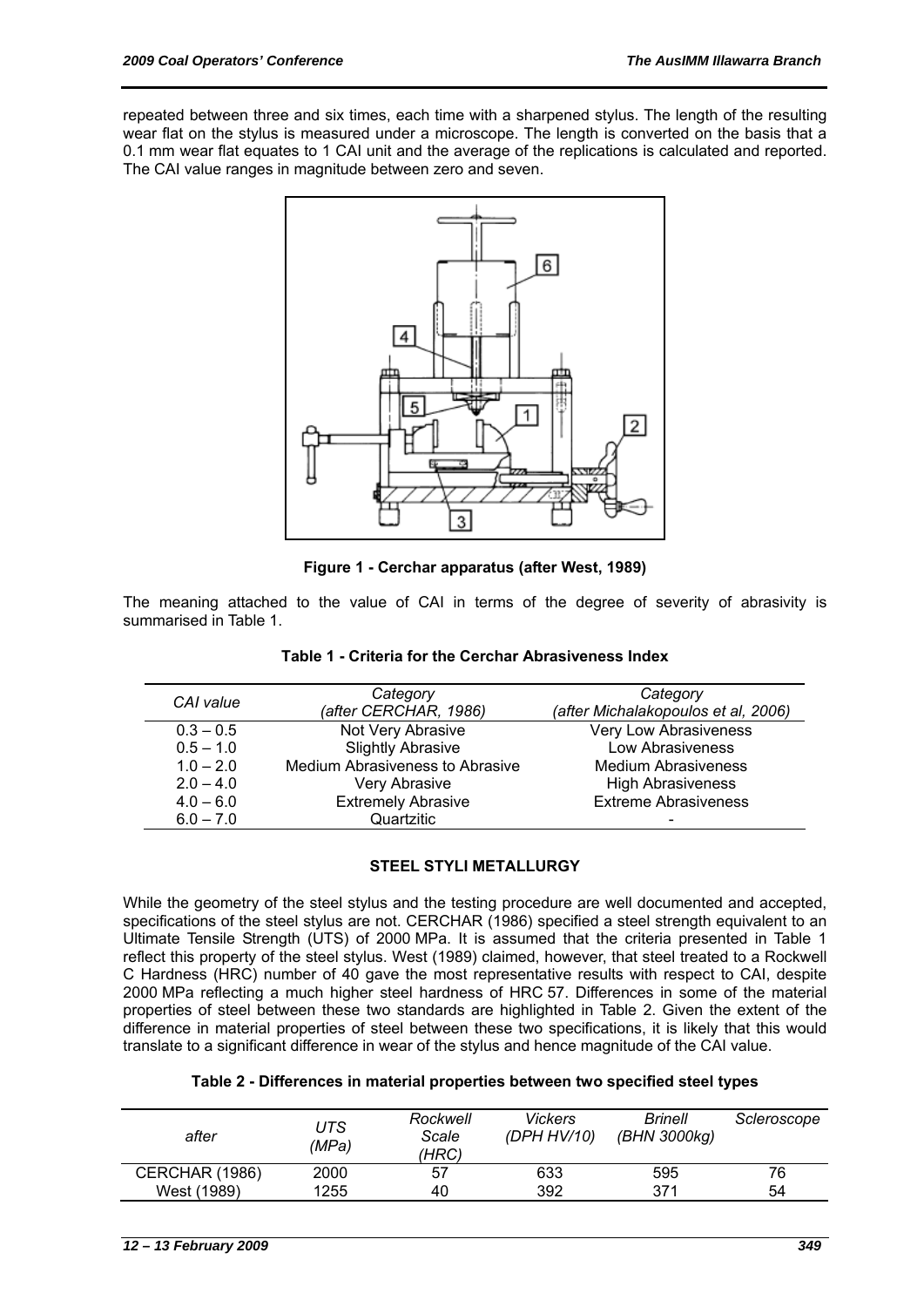As the Cerchar test is in effect a measure of the difference in the relative hardness between steel and rock, the level of hardness of the steel stylus would be crucial to the amount of wear on the stylus and resulting CAI value. So long as the material properties of the stylus remain undefined, questions will remain about the significance of test results. Indeed it has been acknowledged that there is a problem with different steel qualities being used around the world (Plinninger, Kasling and Thuro, 2004; Verhoef, 1997).

## **Research Objectives**

The aim of the study was to improve the usefulness, accuracy and knowledge of the Cerchar test by examining what effect changes in steel type and hardness have on the CAI value.

#### **Selected Materials**

#### *Styli Metals*

A total of seven different steel types were selected for the study. These were chosen to represent a cross-section of the steel types likely to be used for Cerchar testing in different laboratories around the world. They were selected in consultation with M. F. Dippert Pty Ltd and the steel sourced from Bohler-Uddeholm Australia.

In addition, a further nine styli were machined from Silver Steel heat treated to hardness levels of HRC 15 (untreated), 24, 29, 35, 40, 45, 50, 55 and 60 respectively. The properties of the various steel styli used in the study are summarised in Table 3 and a sample of the machined styli is shown in Figure 2.

|                     | stylus            |                                                     |      | <i>typical analysis (%)</i> |     |      |                          |      |                          |
|---------------------|-------------------|-----------------------------------------------------|------|-----------------------------|-----|------|--------------------------|------|--------------------------|
| type                | hardness<br>(HRC) | use                                                 | С    | Si                          | Мn  | Cr   | Mo                       | v    | w                        |
| Silver Steel        | 50                | dimensionally stable steel used in<br>cutting tools | 0.95 | 0.25                        | 1.1 | 0.55 | $\overline{\phantom{0}}$ | 0.55 | 0.1                      |
| H <sub>13</sub>     | 51                | hot work tool steel                                 | 0.39 | 1.0                         | 0.4 | 5.2  | 1.4                      | 0.9  | $\overline{\phantom{a}}$ |
| M340                | 52                | plastic mould tool steel                            | 0.54 | 0.45                        | 0.4 | 17.3 | 11                       | 0.1  | $\blacksquare$           |
| <b>CALMAX</b>       | 52                | plastic mould and cold work steel                   | 0.6  | 0.35                        | 0.8 | 4.5  | 0.5                      | 0.2  |                          |
| <b>SVERKER</b><br>3 | 52                | cold work tool steel                                | 2.05 | 0.3                         | 0.8 | 12.7 | $\overline{\phantom{a}}$ |      | 1.1                      |
| Rigor               | 52                | cold work tool steel                                | 1.0  | 0.3                         | 0.6 | 5.3  | 1.1                      | 0.2  | $\overline{\phantom{a}}$ |
| S600                | 55                | high speed steel                                    | 0.9  | 0.25                        | 0.3 | 4.1  | 5.0                      | 1.8  | 6.4                      |

#### **Table 3 - Properties and composition of the different steel used as styli in the study**



**Figure 2 - Sample of some of the steel styli used in the study**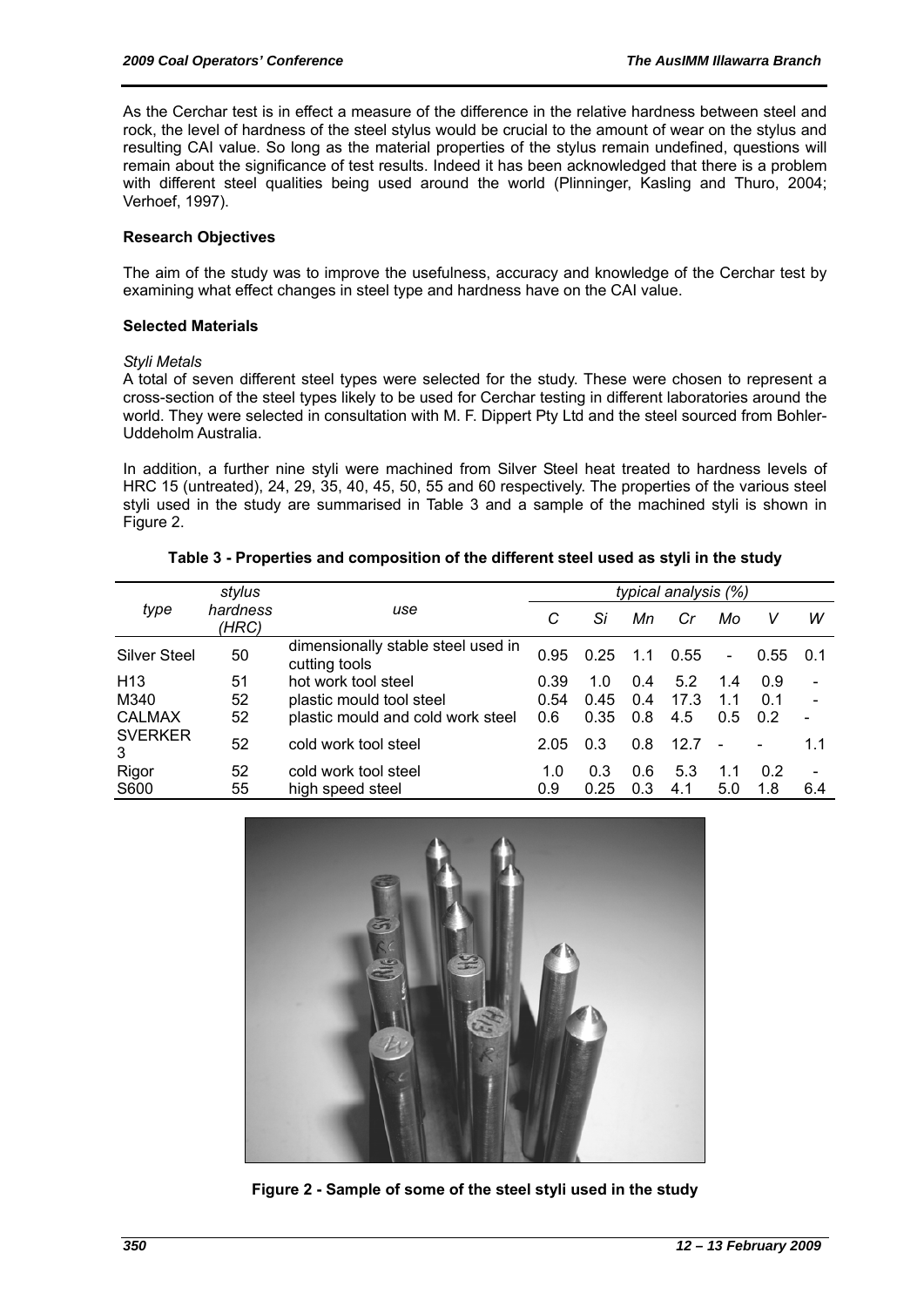*Rock Sample* 

Mt White Sandstone sourced from Gosford Quarries Pty Ltd was used as the test rock in the study. It is argillaceous quartz sandstone of the Triassic period having a density of 2.3  $t/m<sup>3</sup>$  and a UCS (dry) of 57 MPa. The silica grains in the sandstone were irregular in shape and varied in size between 0.13 and 0.52 mm. Samples of the rock were cut into cubes using a diamond blade saw that provided a flat, uniform surface for testing. The samples were air-dried prior to testing.

## **EXPERIMENTAL PROGRAM**

The study consisted of two parts using the test apparatus as shown in Figure 3.

- Part A examined the effect of steel type (grade, composition, etc) using seven different metal types at a constant hardness.
- Part B examined the effect of styli hardness at nine different levels with the one steel type, Silver Steel.



**Figure 3 - The Cerchar test apparatus as used in the study** 

In this way the effect of steel type and hardness were isolated as the testing variables with a total of 16 different steel styli used in the study.

Each test followed the usual Cerchar procedure as discussed earlier and as depicted in Figure 4. In order to ensure a high level of confidence in the test results, the test with each stylus was repeated seven times. The mean CAI value was calculated on the basis of only five replications with the highest and lowest outlier measurements excluded from each calculation.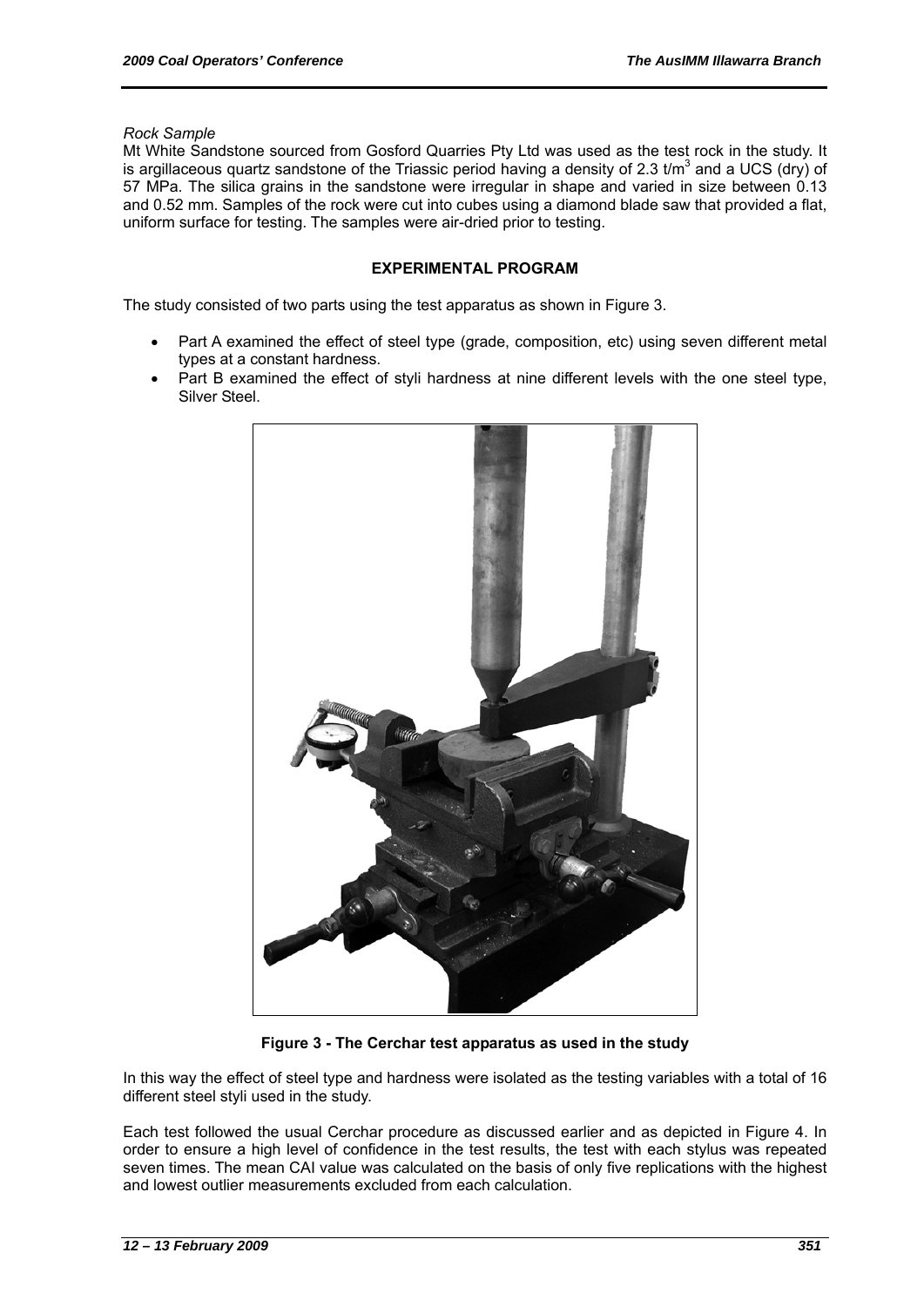

**Figure 4 - Test arrangement with pin ready to be scribed across rock surface** 

# **RESULTS**

# **Variable Steel Type / Constant Hardness**

Results of the test work involving seven different steel types are summarised in Table 4 and the results are graphed in Figure 5

|                     | steel             | CAI  |      | coefficient of | deviation        |  |
|---------------------|-------------------|------|------|----------------|------------------|--|
| steel type          | hardness<br>(HRC) | mean | s.d. | variation      | from mean<br>CAI |  |
| <b>Silver Steel</b> | 50                | 1.89 | 0.12 | 6.2%           | $-4.2\%$         |  |
| H <sub>13</sub>     | 51                | 2.03 | 0.26 | 12.7%          | $+2.7%$          |  |
| M340                | 52                | 1.89 | 0.15 | 7.9%           | $-4.0%$          |  |
| <b>CALMAX</b>       | 52                | 1.92 | 0.15 | 7.8%           | $-2.7%$          |  |
| SVERKER 3           | 52                | 2.08 | 0.11 | 5.3%           | $+5.3%$          |  |
| Rigor               | 52                | 2.08 | 0.11 | 5.3%           | $+5.3%$          |  |
| S600                | 55                | 1.84 | 0.23 | 12.4%          | $-6.7%$          |  |
| mean                |                   | 1.97 | 0.17 | 8.6%           |                  |  |

**Table 4 - Summary of results of different steel types** 

Note: Coefficient of Variation (CV) is a normalised measure of the dispersion of a probability distribution and is defined as the ratio of standard deviation to the mean of a sample often expressed as a percentage.

The mean CAI for the seven steel styli was 1.97. The amount of deviation from this CAI value for each individual stylus was comparatively small being at most only 6.7% and in two instances only 2.7%. The smallest CAI was with the S600 stylus which was by far the hardest of the styli tested at HRC 55, however, as the other styli were within  $\pm 1$  HRC no other meaningful conclusion can be made concerning steel hardness from this part of the study. The magnitude of these minor levels of deviations becomes significant when cognisance is taken of the heterogeneity of rock and the variability normally exhibited in its properties. For example to reflect the heterogeneity of rock albeit of a different though allied property, Roxborough (1987) reported the variability in compressive strength as measured in terms of the coefficient of variation for sandstone to be 19.8% and for many sedimentary rocks to be slightly higher at 21.7%. In this study the coefficient of variation in CAI was much lower and ranged between 5.3% and 12.7% with an average of 8.6%.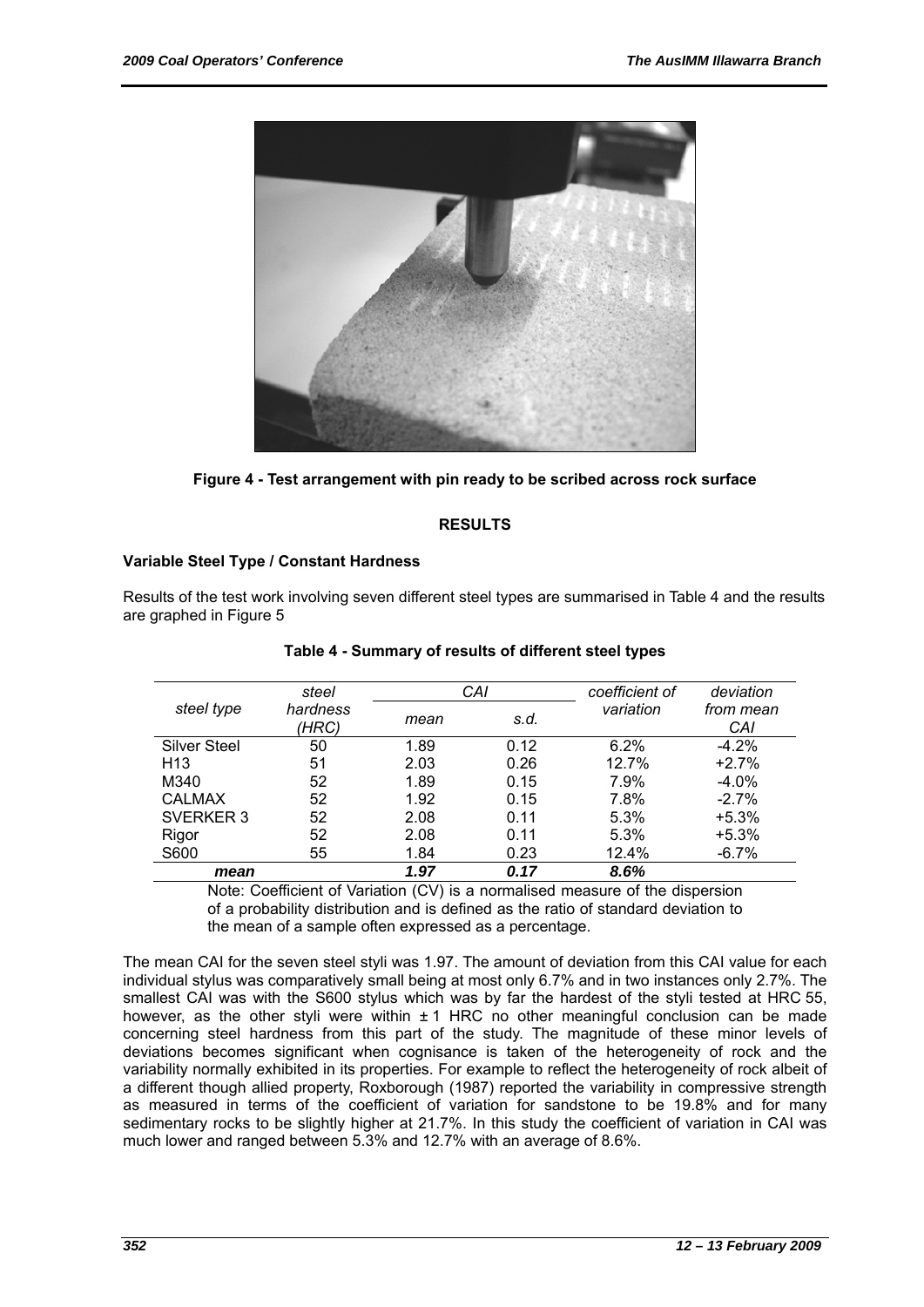

**Figure 5 - Effect of steel type on CAI value at constant stylus hardness** 

Hence CAI does not appear to be significantly affected by changes in steel type of the stylus. It could also be concluded that considering the number of tests that were undertaken with different stylus there does appear to be a reasonable level of repeatability in the test results.

While a constant nominal hardness of HRC 52 was targeted, the actual hardness of the seven different steel styli varied between HRC 50 and 55. This small variation in hardness may contribute in small part to the small variations observed in measured CAI.

## **Variable Hardness / Constant Steel Type**

In terms of the variation in CAI with hardness of the stylus, it was found that CAI decreased with hardness. Moreover considering the range of hardness values investigated it appears that CAI decreases in a linear manner with hardness as is shown in Figure 6. The equation for the line of best fit taking into account all of the readings but excluding the highest and lowest outliers was found to be:



 $CAI = -0.0766$  HRC + 5.80

**Figure 6 - Effect of steel hardness on CAI with a constant steel type** 

The correlation co-efficient ( $R^2$ ) for the data set was 0.98 indicating a good correlation between steel hardness and CAI value. This is also reflected in the small differences between the measured CAI and predicted CAI of at most 0.18 at each level of hardness as listed in Table 5.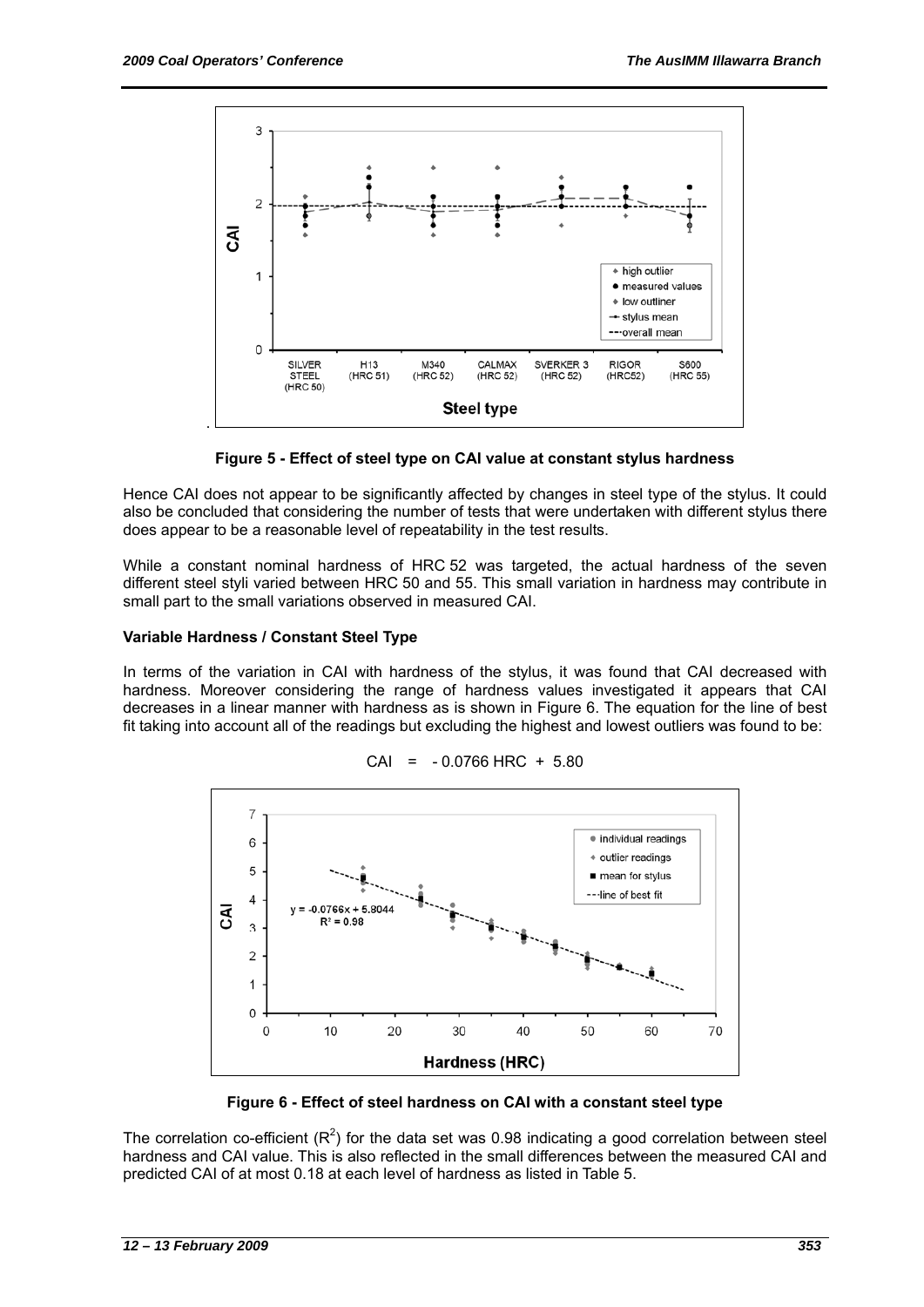| <b>Hardness</b> |              | CAI  | coefficient  | deviation          |  |
|-----------------|--------------|------|--------------|--------------------|--|
| (HRC)           | s.d.<br>mean |      | of variation | from trend<br>line |  |
| 15              | 4.77         | 0.30 | 5.2%         | 0.13               |  |
| 24              | 4.04         | 0.24 | 5.9%         | 0.08               |  |
| 29              | 3.46         | 0.29 | 8.4%         | $-0.12$            |  |
| 35              | 3.03         | 0.23 | 7.5%         | $-0.09$            |  |
| 40              | 2.67         | 0.18 | 6.8%         | $-0.07$            |  |
| 45              | 2.35         | 0.16 | 6.8%         | $-0.01$            |  |
| 50              | 1.88         | 0.18 | 9.7%         | $-0.10$            |  |
| 55              | 1.60         | 0.05 | 3.1%         | 0.00               |  |
| 60              | 1.39         | 0.10 | 7.4%         | 0.18               |  |

#### **Table 5 - Summary of results of changes in steel hardness on CAI**

Interestingly, although the variance in the data set for each stylus as measured in absolute terms by the standard deviation tended to decrease with hardness, in relative terms there was little significant change reflected in the coefficient of variation.

#### **ANALYSIS**

In testing the effect of metal type it was found that the hypothesis of equal means holds. In other words considering the different steel types tested, No significant effect on Cerchar test results could be attributed to changes in steel type of the stylus.

The highly linear relation observed between CAI values and styli hardness is significant as it allows a simple mathematical model to be determined linking the two variables. In this way, an accurate estimation of CAI as a function of styli hardness may be possible. The significance of this is that it may enable a result to be 'normalised' to a standard stylus hardness for reporting and comparison purposes, for example standardised to either/or specification of HRC 57 (2000 MPa), HRC 40 or some other hardness.

Results of the study suggest that it might be feasible to vary the hardness of the stylus according to the rock being tested. For example, to use a lower hardness stylus when testing softer rocks and a higher hardness stylus when testing harder rocks. This could prove important in several ways. First it could improve the testing accuracy by restricting the length of the wear flat within predefined limits. Secondly, by adjusting stylus hardness the range of rock types over which the CAI test can be usefully applied could be extended. For example softer rock types tend to result in very little if any wear flat when using a very hard stylus.

# **CONCLUSIONS**

The Cerchar test is increasingly being used as a means of assessing the abrasivity of rock samples. There has been some concern expressed about the reliability of the test results especially between different testing laboratories due to the lack of a precise specification of the steel stylus used in the test. The objective of this study was to investigate the impact of changes in some material properties of the steel stylus on the Cerchar test results.

The study found over the range of steel types used as a stylus in the Cerchar test that there was little significant variation in the mean calculated value of Cerchar Abrasiveness Index (CAI). While steel type of the stylus was varied, it was endeavoured to hold hardness constant in the first part of this study at a level somewhere between that specified by CERCHAR (1986) of 2000 MPa and West (1989) of Rockwell Hardness C (HRC) 40. The actual hardness of the seven steel styli varied slightly between HRC 50 and 55 being equivalent to a UTS ranging between 1606 and 1889 MPa. This indicates that selection of stylus for Cerchar testing based on steel type alone is unlikely to have any significant effect of the level of calculated CAI.

In terms of varying the hardness of the stylus, the study found the value of CAI decreased with steel hardness. Over the range of hardness tested from HRC 15 to 60, the value of CAI varied inversely with steel hardness. In all, nine levels of hardness were tested. Consequently hardness of the stylus is